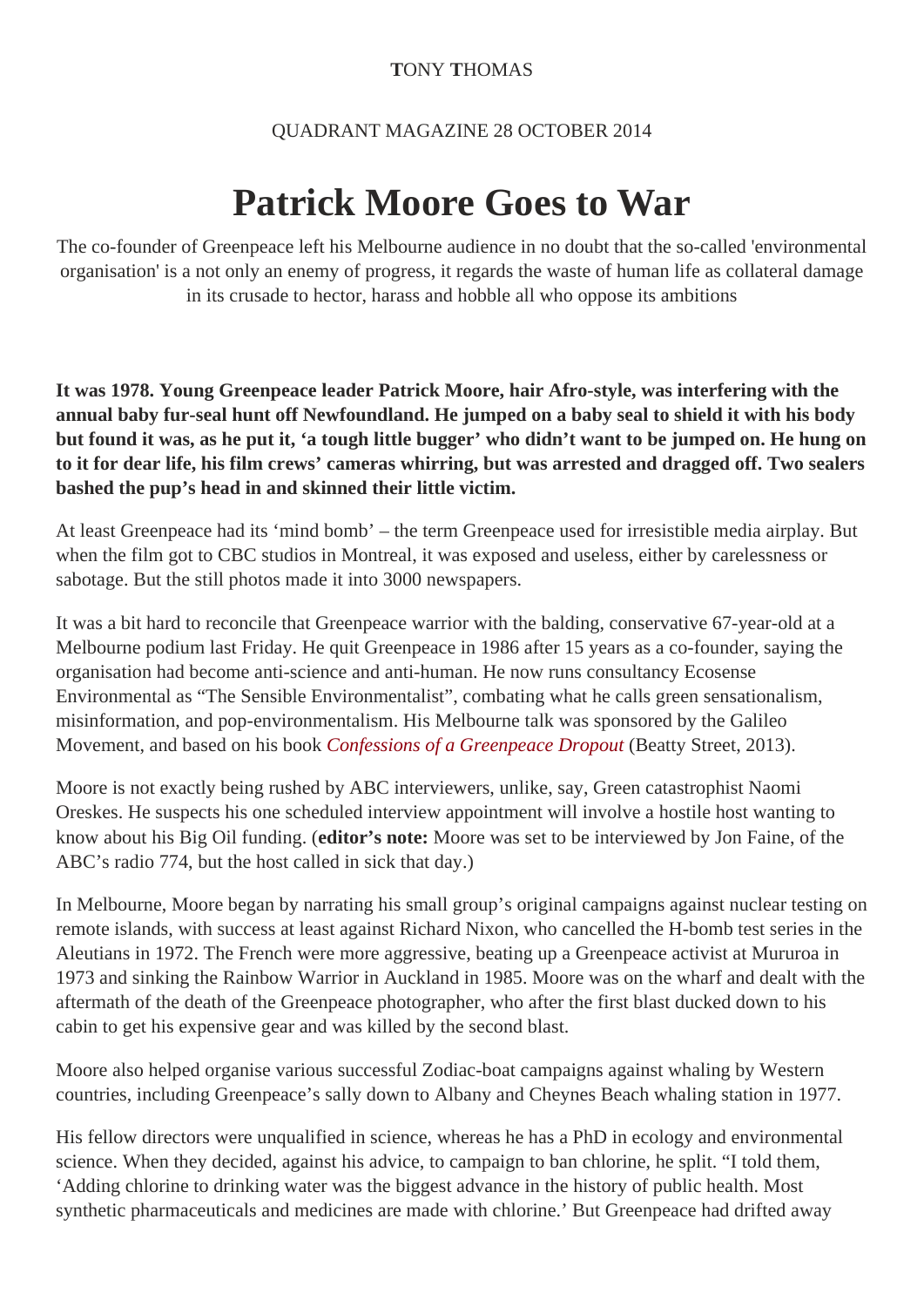from science and logic, and its tools now were misinformation, sensationalism and fear, all designed to get public donations."

Moore's main campaign today is the promotion of genetically modified rice, called "Golden Rice" which involves added Vitamin A through beta-carotine from corn. Beta-carotine is a natural element of green plants and is even in wild rice's inedible leaves, as distinct from the seeds.

He says Greenpeace is fighting against introduction of Golden Rice, which could save the lives of up to two million children dying each year from vitamin A deficiency. This toll is as bad as malaria and AIDS. "Greenpeace advertises with skull and crossbones as though Golden Rice is going to kill the kids, not cure them," he says. "The reality is that 250,000 to 500,000 kids go irreversibly blind from the deficiency each year and half die within a year . These kids are in the poorest families who can't supplement their ordinary rice with other vitamin-rich foods."

A co-inventor of the Golden Rice, Dr Ingo Potrykus, has described the Greenpeace campaign as a crime against humanity that should be dealt with by an international court.

Greenpeace's campaign is largely based on a supposition that Golden Rice is both part of an alleged Monsanto conspiracy and could somehow out-breed into other species and 'contaminate' them with the corn gene, Moore says. Even if that were true, would it be worse than 500,000 blinded and dying children? Moreover, there is no issue of price-gouging of the poor, because subsistence farmers would get Golden Rice seed free.

I checked the Greenpeace official pamphlet "Golden Illusion" and found it unconvincing. It claimed that the world's poorest farmers should seek out a more diverse diet, but unassisted by any donations from Greenpeace's bulging [\\$400 million-a-year budget](https://quadrant.org.au/opinion/doomed-planet/2014/08/big-green-hypocrites/):

*"The tens of millions of dollars spent on this project [Golden Rice] would have been better spent on VAD (Vitamin A Deficiency) solutions that work. Golden rice is simply the wrong approach and a waste of money. Golden rice diverts significant resources away from dealing with the real underlying causes of VAD and malnutrition, which are mainly poverty and lack of access to a more diverse diet. Indeed, it is a risky distraction from solutions that are already helping to tackle VAD and malnutrition more effectively without subjecting the population to unknown health risks."*

*Cosmos* magazine this year [began a story](http://irri.org/blogs/golden-rice-blog/a-senseless-fight):

*The sickly toddler is about two years old. Holding the hand of her thin, ragged mother, her eyes are horrible to behold, just a bluish membrane where eyes should be. She is, of course, blind and will probably not live beyond her third year. Like 500,000 other children born in poor countries, her blindness is a result of vitamin A deficiency, a problem that could have been fixed by a diet adequate in vegetables such as carrots or tomatoes… But in the rural east of India, while rice is affordable, yearround vegetables are not… [After 22 years research effort] Golden Rice was trialled in the Philippines last August. You might think the trial would have been met with celebration. Instead a mob of anti-GMO activists, bussed in from the city but claiming to represent farmers, tore into the crop. Globally their actions were championed by Greenpeace and plenty of others.*

Moore believes Greenpeace's real motive is that success for Golden Rice would undermine its absolute position that all genetically modified food is harmful. Every major Academy of Science supports genetically modified foods to combat malnutrition, he says.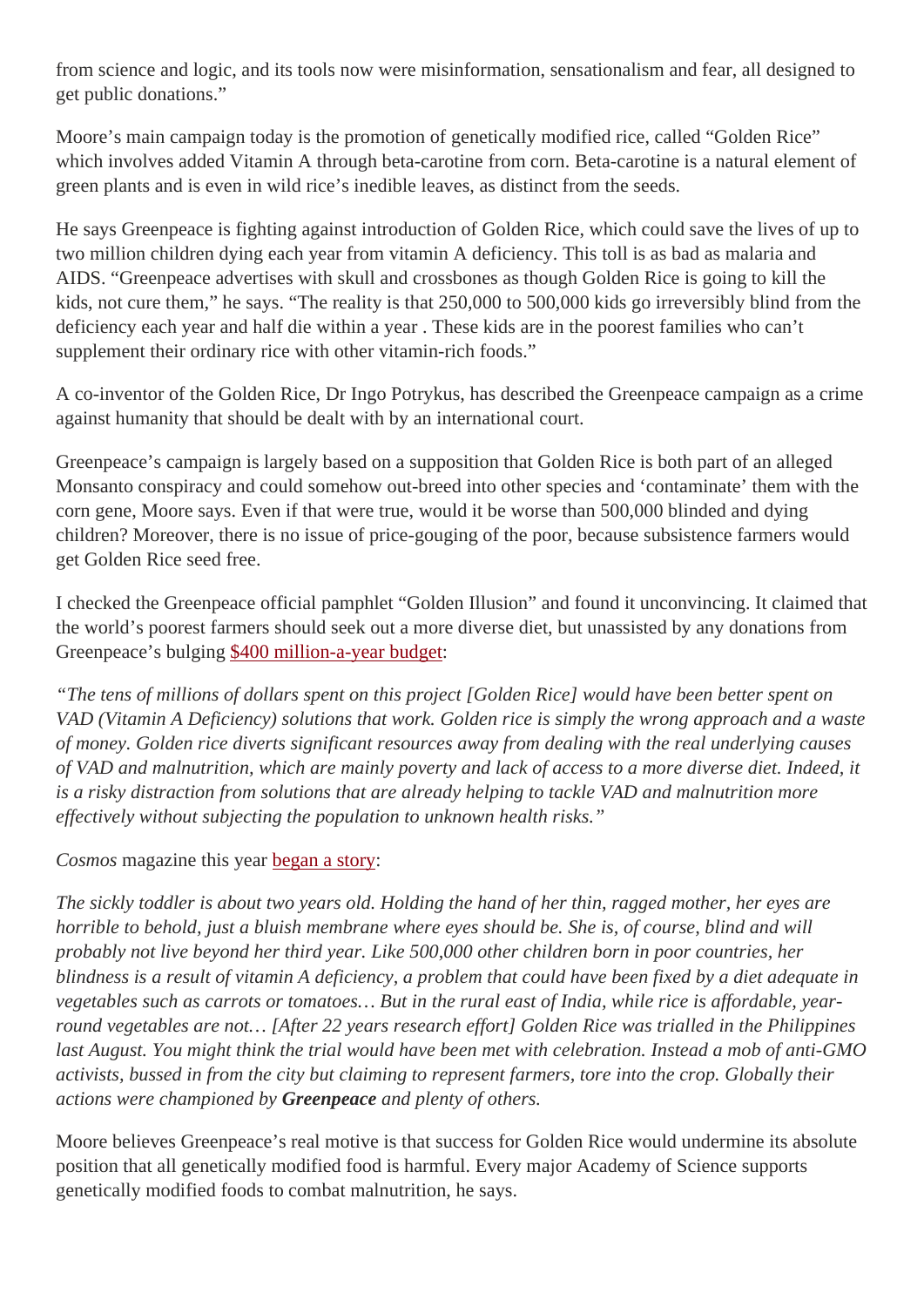As a test, I checked with the Australian Academy of Science, and found that [it had recommended](https://www.science.org.au/statement-gene-technology-and-gm-plants) on December 6, 2007:

*Gene technology can play a role in the alleviation of malnutrition, enhancing sustainability and securing yields worldwide. Its potential must be harnessed. Sometimes, the lack of full certainty, in an environment of manageable risk, should not be used as the reason to postpone measures where genetic modification can legitimately be used to address environmental or public health issues.*

Moore grew up in a community of foresters. He is adamant that the forestry industry is a force for sustainability because it depends on replantings, whereas crop farming permanently removes trees. In Australia, farmers are often afraid to plant native trees because Greens will find ways to prevent the trees ever being cut. Hence farmers plant pine monocultures instead of native trees that could support a whole renewable ecosystem.

Australia has the world's most variegated and beautiful native wood but is a timber importer because of Green opposition to the forestry industry. Australia ought to be a world powerhouse for sustainable native timber exporting, he says. Greenpeace successfully blackmailed the 2000 Sydney Olympics into banning native timbers in Olympics infrastructure, enabling Sydney to use the slogan "Green Olympics". The result was use instead of steel, concrete and imported timber.

Building on its Sydney success, Greenpeace in 2002 managed to control the Sustainability Committee for Toronto's 2008 Olympics bid. The committee specified that infrastructure should shun wood, PVC and even cadmium and tin. Greenpeace seemed unaware that cadmium was essential to laptop and smart-phone batteries, and that tin was needed to make the Bronze Medals. (Beijing won the Games). By contrast, the entire interior roof of the Vancouver Winter Olympics speed skating rink in 2010 was made of native timber.

Greenpeace campaigns against native timber in buildings, even though timber would lock up CO2 emissions for years to come and encourage timber plantings. Instead, architects specify energy-intensive steel and concrete, he says.

## He [quotes the 2007 IPCC report,](http://www.ipcc.ch/publications_and_data/ar4/wg3/en/ch9s9-es.html)

*"In the long term, a sustainable forest management strategy aimed at maintaining or increasing forest carbon stocks, while producing an annual sustained yield of timber… will generate the largest sustained mitigation benefit."*

Moore says, "It's a sad state of affairs in Australia, it's not as bad in other parts of the world. Put 20% of native forests in national parks and encourage sustainable forestry in the rest. Do this for emissions reasons, even disregarding the employment and trade benefits."

Moore makes fun of Greenpeace hypocrisy, instancing Greenpeace's campaigning ship, Rainbow Warrior 111, which was built in 2011 for \$US32 million and supposedly powered by electrics and wind in the sails. Its first mission was to protest at Holland building a coal-fired power plant to back up wind power. Not in video view was the Rainbow Warrior's 1850HP Volvo diesel "back-up" engine, nor the main diesel engine.

He also expresses amazement that Greenpeace International Executive Director [Kumi Naidoo had the](http://www.thirdsector.co.uk/use-celebrities-even-lifestyles-dont-fit-says-greenpeaces-kumi-naidoo/communications/article/1317822)  [brass](http://www.thirdsector.co.uk/use-celebrities-even-lifestyles-dont-fit-says-greenpeaces-kumi-naidoo/communications/article/1317822) to announce this month that there was nothing wrong with using celebrities "to move the agenda forward" for Greenpeace — even if the celebrities like Leonardo diCaprio happen to own lavish houses